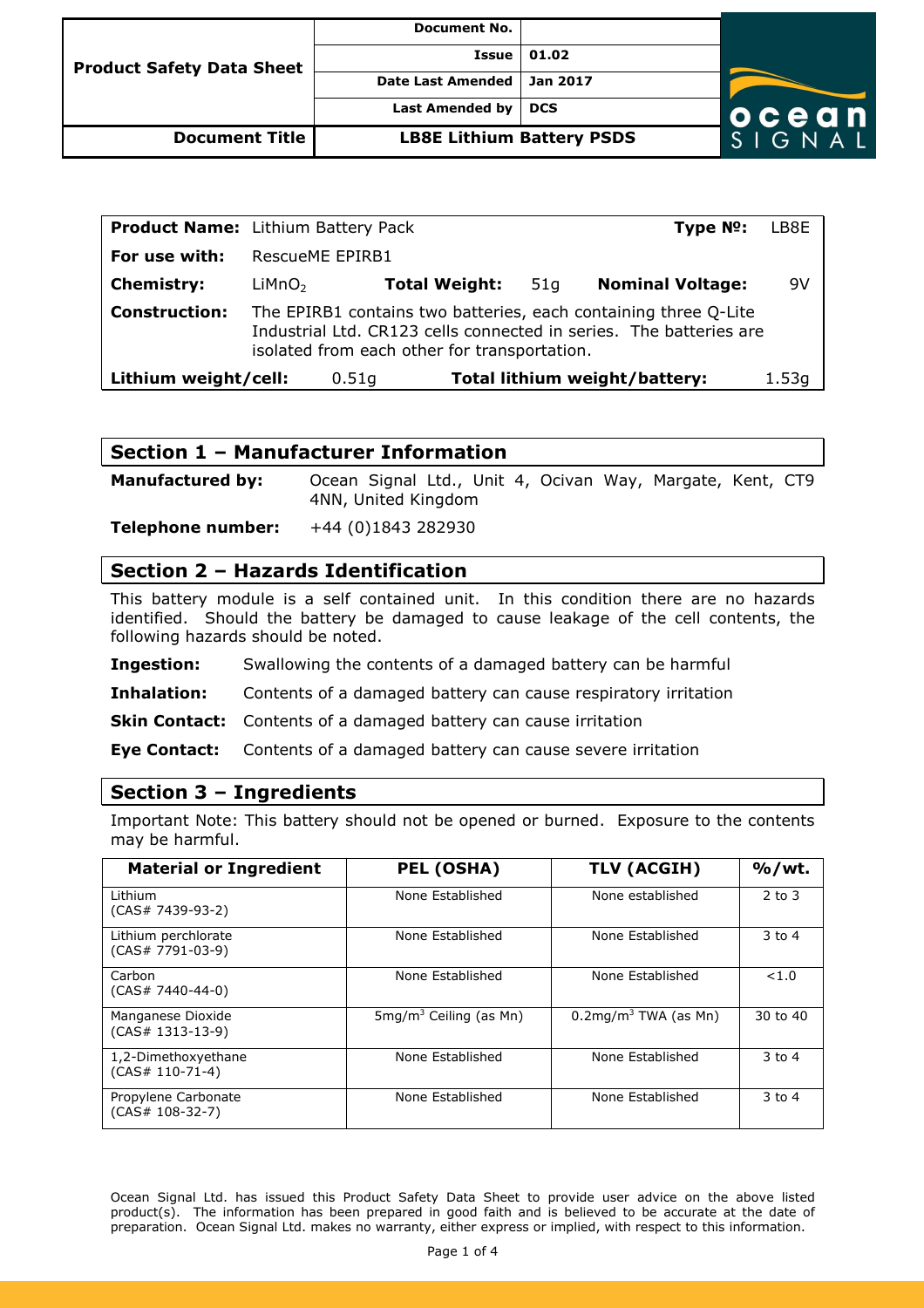| <b>Product Safety Data Sheet</b> | <b>Document No.</b>              |          |        |
|----------------------------------|----------------------------------|----------|--------|
|                                  | Issue                            | 01.02    |        |
|                                  | <b>Date Last Amended</b>         | Jan 2017 |        |
|                                  | <b>Last Amended by</b>           | DCS      | ocean  |
| Document Title                   | <b>LB8E Lithium Battery PSDS</b> |          | SIGNAL |

| <b>Material or Ingredient</b>                | PEL (OSHA)       | TLV (ACGIH)      | $%$ /wt.  |
|----------------------------------------------|------------------|------------------|-----------|
| Non Hazardous Components                     |                  |                  |           |
| <b>Stainless Steel</b><br>$(CAS#12597-68-1)$ | None Established | None Established | 25 to 35  |
| Other                                        | None Established | None Established | Remainder |

| Section 4 - First Aid Measures |                                                                                                                       |  |  |  |
|--------------------------------|-----------------------------------------------------------------------------------------------------------------------|--|--|--|
| Ingestion:                     | If a battery is swallowed, consult a physician immediately.                                                           |  |  |  |
|                                | If contents come into contact with the mouth, immediately rinse by<br>plenty of water and consult a physician.        |  |  |  |
| Inhalation:                    | Fumes can cause respiratory irritation. Remove to fresh air and consult<br>a physician.                               |  |  |  |
| <b>Skin Contact:</b>           | Immediately flush skin with plenty of water. If itch or irritation by<br>chemical burn persists, consult a physician. |  |  |  |
| Eye Contact:                   | Immediately flush eye with plenty of water for at least 15 minutes. And<br>consult a physician immediately.           |  |  |  |

#### **Section 5 – Fire Fighting Measures**

In case of fire involving lithium batteries, flood the area with water or smother with a class D fire extinguishing material suitable for lithium metal. (e.g. Lith-X)

Note: Water may not completely extinguish burning lithium batteries but will keep adjacent batteries cool reducing the risk of the fire spreading. As burning batteries will burn themselves out, flooding with water will control virtually all fires involving lithium batteries. However, the contents of lithium batteries will react with water to release hydrogen gas. In enclosed spaces this can cause an explosive mixture. Use a smothering agent in enclosed spaces which will extinguish burning lithium batteries.

Fire responders should wear self contained breathing apparatus. Burning lithium manganese dioxide batteries produce toxic and corrosive lithium hydroxide fumes.

### **Section 6 - Accidental Release Measures**

Should batteries leak the following actions are recommended.

| <b>Ventilation:</b>    | Keep room containing leaking lithium batteries well ventilated                        |  |  |
|------------------------|---------------------------------------------------------------------------------------|--|--|
|                        | <b>Respiratory Protection:</b> Avoid exposure to fumes from open or leaking batteries |  |  |
| <b>Eye protection:</b> | Wear safety glasses with side shields when handling leaking<br>batteries              |  |  |
| Gloves:                | Neoprene of natural rubber gloves should be worn when<br>handling leaking batteries   |  |  |
| Storage:               | Leaking batteries should be stored in a leak proof container                          |  |  |

### **Section 7 – Handling and Storage**

**Storage:** Store in a cool, well ventilated area. Elevated temperature may result in shortened battery life.

Ocean Signal Ltd. has issued this Product Safety Data Sheet to provide user advice on the above listed product(s). The information has been prepared in good faith and is believed to be accurate at the date of preparation. Ocean Signal Ltd. makes no warranty, either express or implied, with respect to this information.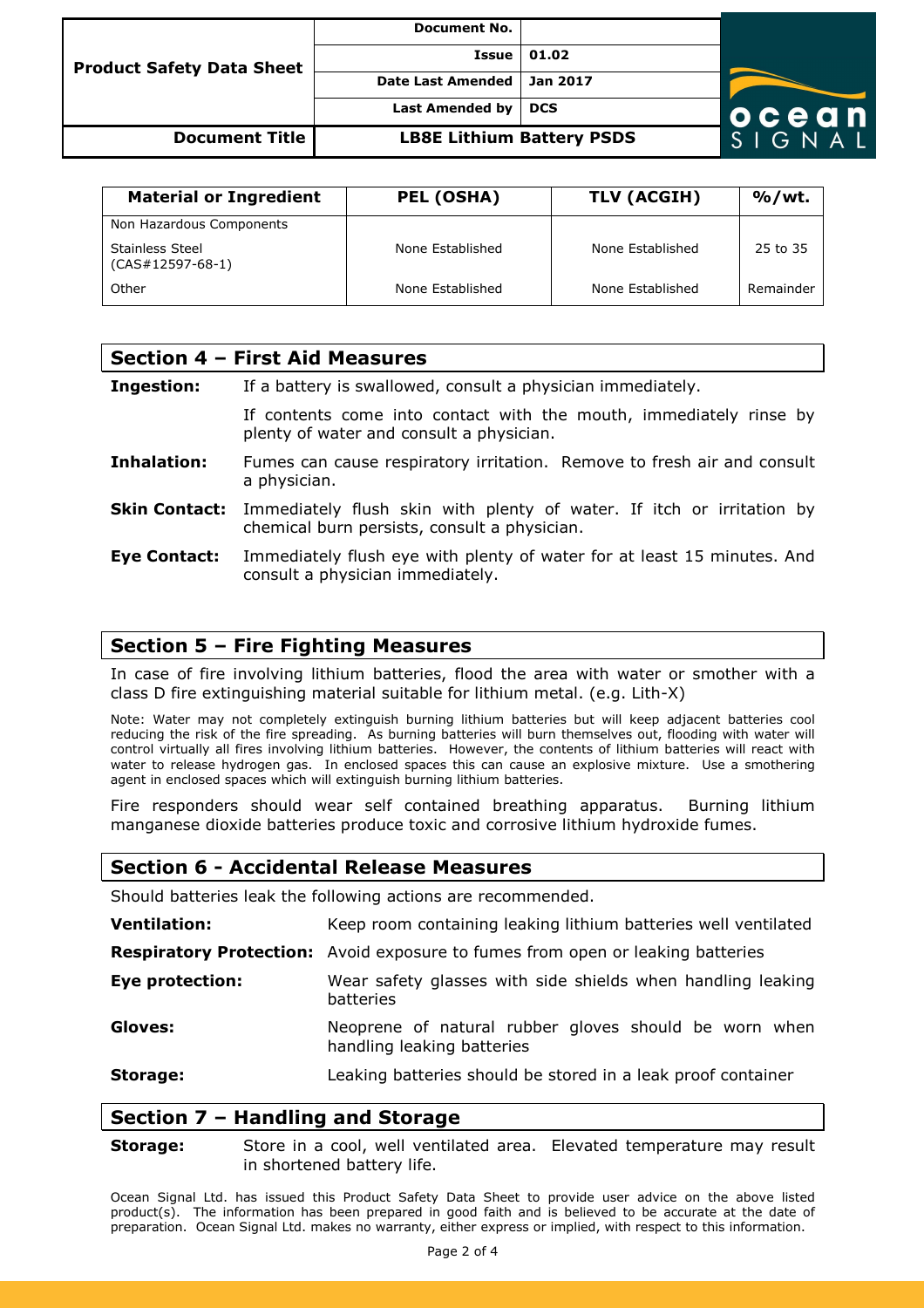| <b>Product Safety Data Sheet</b> | <b>Document No.</b>              |            |           |
|----------------------------------|----------------------------------|------------|-----------|
|                                  | Issue                            | 01.02      |           |
|                                  | <b>Date Last Amended</b>         | Jan 2017   |           |
|                                  | <b>Last Amended by</b>           | <b>DCS</b> | ocean     |
| <b>Document Title</b>            | <b>LB8E Lithium Battery PSDS</b> |            | $G$ N A L |

**Handling:** Never swallow.

Never reverse the positive and negative terminals when mounting.

Never short-circuit the battery.

Never expose to open flame or expose the battery to heat.

Never disassemble.

Never touch liquid that may have leaked out of battery.

Never touch battery for an extended period of time.

**Charging:** These batteries are not designed for charging. Do not attempt to recharge the battery. Recharging may result in cell venting or rupture.

# **Section 8 – Exposure Controls / Personal Protection**

No special requirements are required for this battery under normal circumstances.

### **Section 9 – Physical and Chemical Properties**

| Boiling Point at 760mm Hg (°C)  | Not applicable for this item |
|---------------------------------|------------------------------|
| Vapour Pressure (mm Hg at 25°C) | Not applicable for this item |
| <b>Vapour Density</b>           | Not applicable for this item |
| Density $(g/cm^3)$              |                              |
| Percent volatile by volume (%)  | Not applicable for this item |
| <b>Evaporation Rate</b>         | Not applicable for this item |
| <b>Physical State</b>           | Solid                        |
| Solubility in water             | Not applicable for this item |
| pH                              | Not applicable for this item |
| Appearance and odour            | Solid object / no odour      |

# **Section 10 – Stability and Reactivity**

No stability or reactivity issues identified

# **Section 11 – Toxicological Information**

This battery module is not classified as hazardous waste. This battery module has been manufactured in accordance with the EU ROHS directive, 2002-95-EC.

# **Section 12 – Ecological Information**

No ecological issues have been identified for this battery

# **Section 13 – Disposal Considerations**

Dispose of battery module in accordance with applicable local regulations

Ocean Signal Ltd. has issued this Product Safety Data Sheet to provide user advice on the above listed product(s). The information has been prepared in good faith and is believed to be accurate at the date of preparation. Ocean Signal Ltd. makes no warranty, either express or implied, with respect to this information.